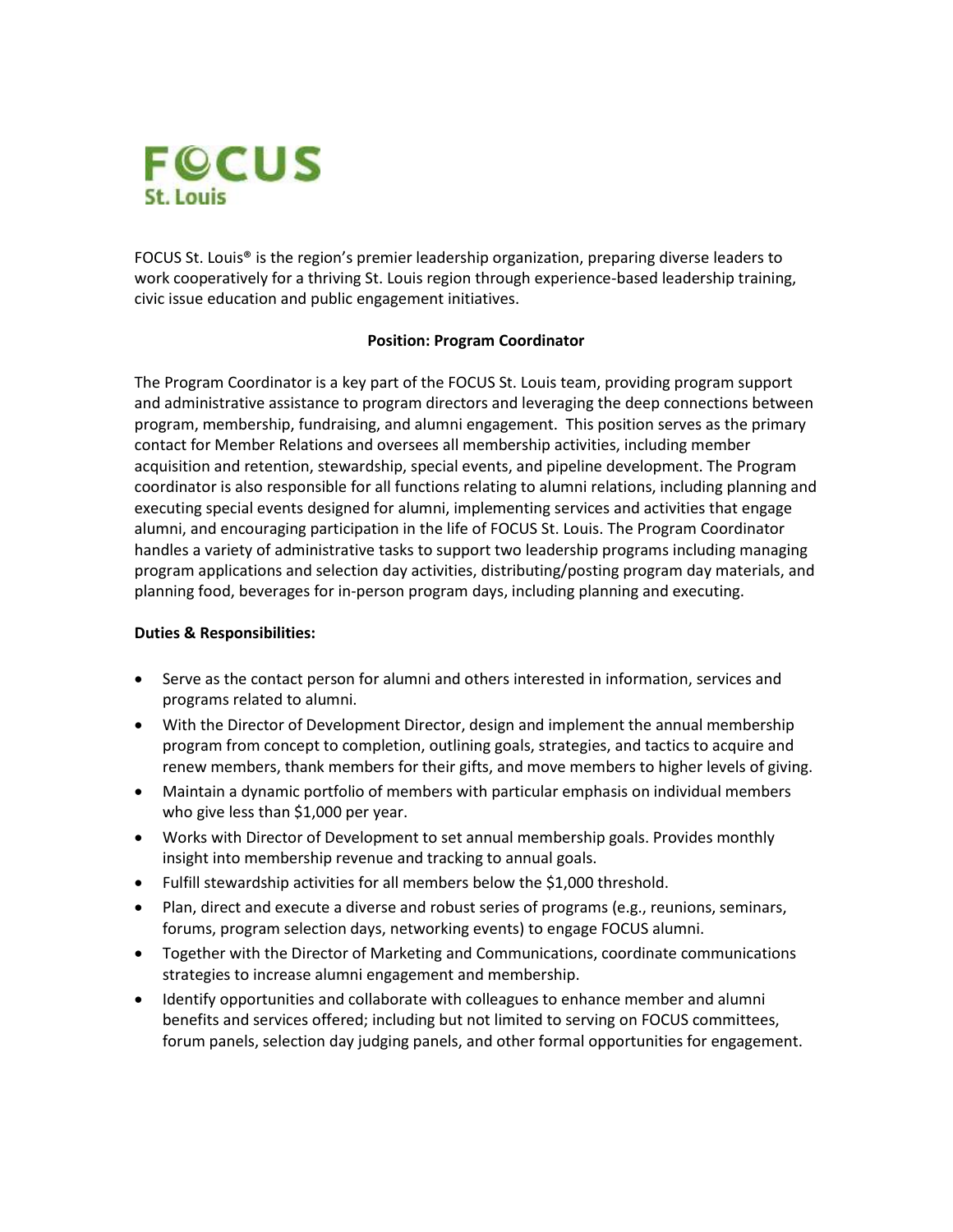- Work with the fellow team member on collection and analysis of data to appropriately track and utilize information related to member and alumni relationships and engagements.
- Working closely with the Director Development, plan, manage and execute logistical components of major annual event(s) to reach fundraising and membership goals within budget.
- Provide program support and administrative assistance to two leadership training programs.
- Maintain accurate and up-to-date information about all aspects of assigned programs, including program calendars.
- Answer program-related questions from applicants and participants.
- Manage recruitment, application and selection process for the programs.
- Plan and execute Selection Days (large, multi-faceted community event).
- Assist with program memos and provide technical support as needed on virtual campus for the programs, when needed.
- Plan all food/beverage and transportation arrangements.
- Facilitate communication with applicants, participants, alumni, interviewees, facilities, etc.
- Update institutional knowledge database with important program updates and routine queries.
- Provide administrative assistance such as filing of expense reports, organizing program files and maintaining calendars.
- Prepare reports including, but not limited to, participant satisfaction, progress/performance and impact, as well as other statistics on participants, type, region, specialization, etc. for multiple audiences.
- Supervise the management of event mailing lists and related data, working closely with the Director of Marketing and Communications and Project Coordinator.
- Respond to member and alumni inquiries in a timely manner.
- Other duties as assigned.

## **Qualifications & Requirements:**

- Bachelor's degree.
- One to three years of experience in an office setting, preferably in a non-profit organization in fundraising, communications or alumni relations.
- Experience in educational advancement, membership or nonprofits preferred.
- Excellent written, oral and interpersonal skills; demonstrated personal solicitation experience.
- Strong computer skills and knowledge of database research and maintenance.
- Ability to work with alumni and members of all ages.
- Must be able to work occasional evening and weekend events/program days.
- Detail-oriented.
- Ability to set priorities and manage multiple projects simultaneously.
- Excellent decision-making and project management skills.